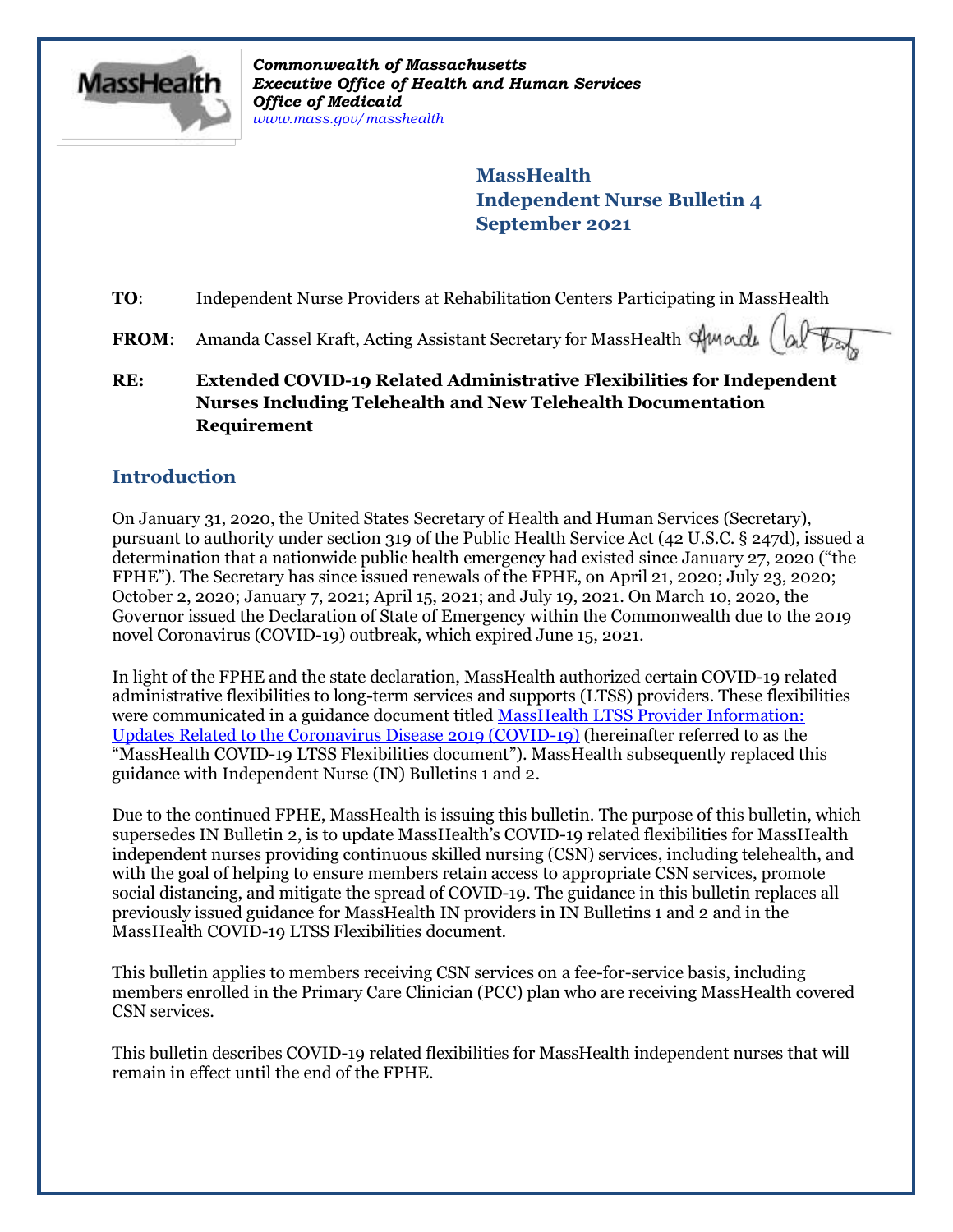**MassHealth Independent Nurse Bulletin 4 September 2021 Page 2 of 4**

### **Temporary Change to Overtime Requirements**

Through the end of the FPHE, notwithstanding the requirement at 130 CMR 414.416(A)(3), INs do not need to contact a minimum of two other CSN providers in attempts to find other nurses to fill CSN hours that exceed 40 hours for a complex care member. If an IN provides services that are otherwise in accordance with 130 CMR 414.416, MassHealth will provide an authorization for the overtime rate for up to 90 consecutive days, notwithstanding any durational limitations in the regulation, following review and approval by MassHealth.

### **Timeframe to Acquire Signatures on Plans of Care**

Through the end of the FPHE, IN providers have additional time to obtain a member's signed plan of care. The IN may obtain the signed plan of care either before the first claims submission or within 60 days from the first claims submission, as long as the requirements outlined in 130 CMR 414.420 are met. This effectively extends the physician signature or allowable non-physician signature timeframe from 30 days to 60 days, as temporarily allowed by MassHealth.

### **Temporary Change to Limit of Hours**

Through the end of the FPHE, MassHealth is temporarily expanding the maximum limit of hours described in 130 CMR 414.409(C) from 60 hours provided in a consecutive seven-day period to 80 hours in a consecutive seven-day period; and from 12 hours in a consecutive 24-hour period to 16 hours in a consecutive 24-hour period. All requests to temporarily increase the frequency of CSN service delivery must be authorized by MassHealth or its designee.

### **Availability of Caregivers**

Through the end of the FPHE, if, as determined by the IN, a member's family member or primary caregiver who is providing care to the member pursuant to 130 CMR 403.414(I), is unable to continue to provide care due to COVID-19, the IN may request from MassHealth additional CSN services, as applicable, to ensure the member's medical needs continue to be met. These additional CSN services may be authorized for periods of up to 90 days.

### **Providers Qualified to Order Services and Establish a Plan of Care**

Through the end of the FPHE, CSN services provided by an IN may be directed by a nurse practitioner, clinical nurse specialist, and/or physician assistant. Pursuant to this change in addition to physicians, a nurse practitioner, clinical nurse specialist, or a physician assistant may: (1) order CSN services; (2) establish and periodically review a member's plan of care for CSN services (e.g., sign the plan of care); and (3) certify and re-certify the members plan of care.

## **IN Telehealth Guidance**

MassHealth independent nurses may deliver consultative CSN services that are clinically appropriate, medically necessary MassHealth-covered CSN services to MassHealth members via telehealth (including telephone and live video), in accordance with the standards in this bulletin and notwithstanding any regulation to the contrary, including physical presence requirements in to 130 CMR 414.000: *Independent Nurse* and must meet all requirements under the MassHealth Medical Necessity Guidelines.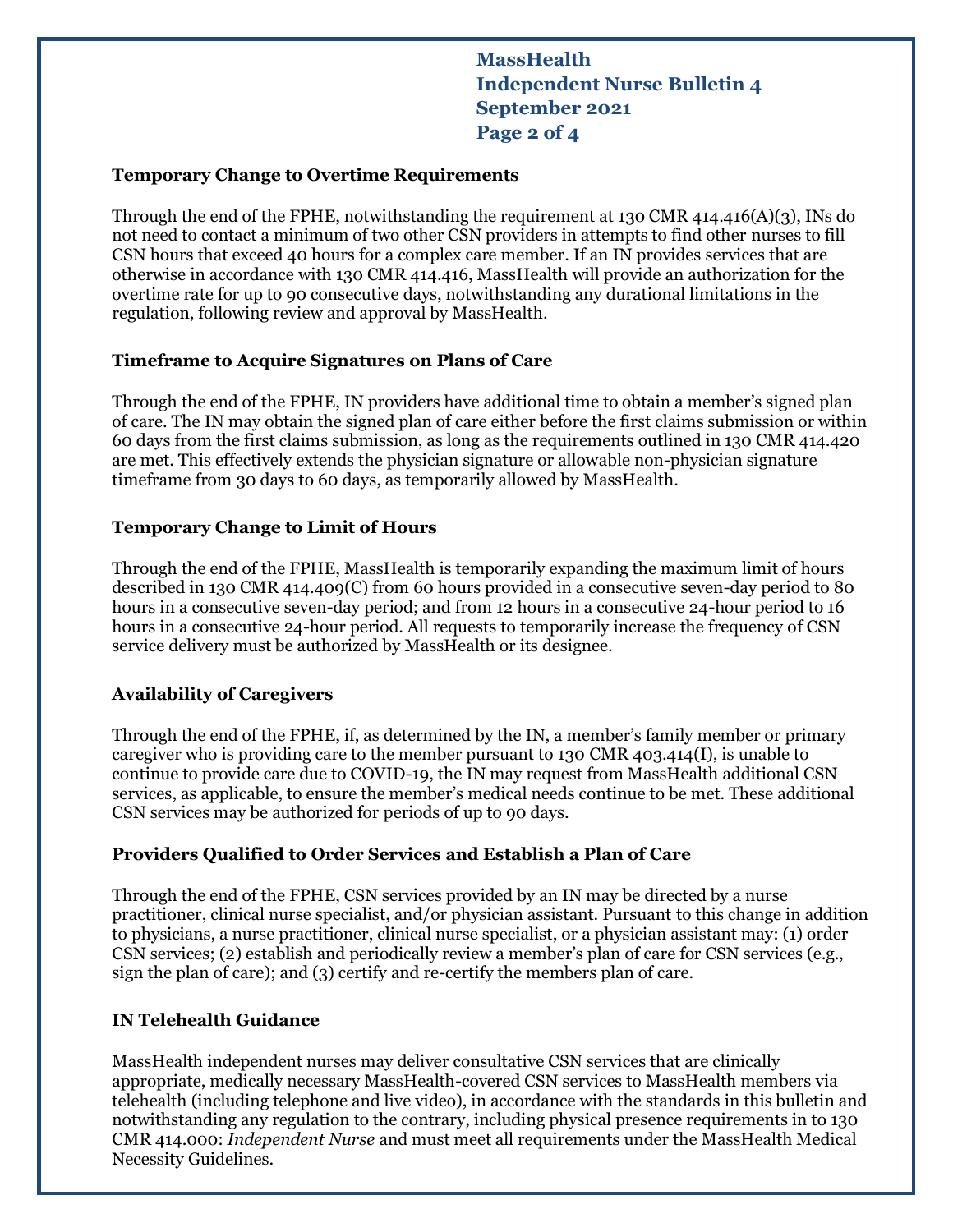# **MassHealth Independent Nurse Bulletin 4 September 2021 Page 3 of 4**

MassHealth is not imposing specific requirements for technologies used to deliver services via telehealth and will allow reimbursement for consultative MassHealth CSN services delivered through telehealth, as long as such services are medically necessary and clinically appropriate and comply with the guidelines in this bulletin. Providers are encouraged to use appropriate technologies to communicate with individuals and should, to the extent feasible, ensure the same rights to confidentiality and security as provided in face-to-face services. Providers must inform members of any relevant privacy considerations.

CSN telehealth visits may be used for CSN services that

- a. are consultative services;
- b. are not hands on care; and,
- c. the member has provided consent for.

CSN telehealth visits may not be used for

- a. any non-consultative CSN service;
- b. any hands-on care; and,
- c. services the member has not provided consent for.

#### **Member Consent**

Providers must obtain verbal consent from a member, and the member's caregiver/legal guardian if applicable, prior to the initiation of consultative CSN services via telehealth. Providers must also document the consent in the member's record.

In obtaining the member's consent, MassHealth IN providers must provide the member with the following information about telehealth:

A statement explaining

- a. what a telehealth visit entails;
- b. what is expected from the member as well as the IN;
- c. any relevant privacy considerations; and
- d. that the member may revoke their consent for telehealth services at any time.

### **Billing Instructions and Payment Rates for CSN Services Delivered via Telehealth**

Rates of payment for CSN delivered via telehealth will be the same as rates of payment for CSN services delivered via traditional (e.g., in-person) methods set forth i[n 101 CMR 361.00:](https://www.mass.gov/regulations/101-CMR-36100-rates-for-continuous-skilled-nursing-services-0) *Rates for [Continuous Skilled Nursing Services](https://www.mass.gov/regulations/101-CMR-36100-rates-for-continuous-skilled-nursing-services-0)*.

INs should not include the modifier "GT" when submitting claims for CSN services delivered through telehealth.